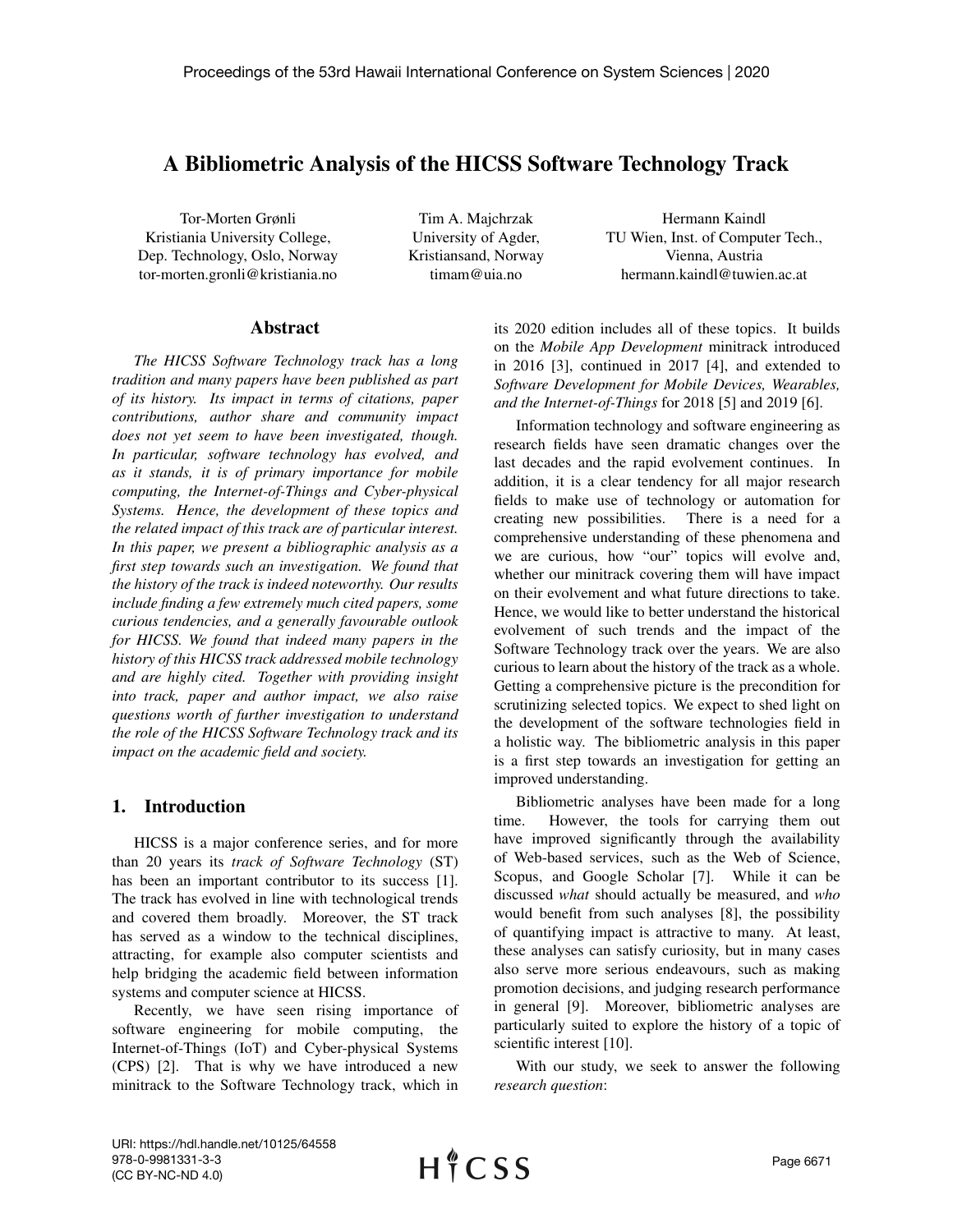*What is the HICSS Software Technology impact, and to what extent do the minitrack of Mobile, Internet-of-Things and Cyber-physical Systems mirror the overarching themes in the track?*

In Section 3, we expand it to several questions to structure our study. We seek to contribute to the understanding of the history of HICSS, of the field of software technology within computer science and information systems research, and to the placement of "our" topics within these fields.

The remainder of this paper is structured as follows. Section 2 provides a historic overview of the Software Technology track. Based on the research design as described in Section 3, the bibliometric analysis follows in Section 4. After that, a detailed discussion of the results is given in Section 5, before we draw a conclusion in Section 6.

## 2. A Brief Account of the History

The HICSS conference series was initiated long time ago, in 1968. In 2014, its history was reviewed [1]. After 50 years, the jubilee conference HICSS-50 had over 1 000 participants and over 500 paper presentations [11].

We are not the first to look back at the history of this conference series. Thomas [12], for example, presented on "Reflections on Twenty Years of Electric Power Research at HICSS", but there was no bibliometric analysis. Nonetheless, the general idea – specifically considering a topical part of HICSS – is comparable to ours. Marjanovic and Dinter [13] presented a text-mining-based analysis of a minitrack (Business Intelligence) having been running for over 25 years. Dittes et al. [14] gave an overview of eleven years of the Knowledge Management track; interestingly, it appeared in a journal and not in the HICSS Proceedings.

For more than 20 years, the track on Software Technology has been an important contributor to the success of the HICSS conference series. For the scope of our paper, we will look back exactly 20 years, starting with the 2000 edition of the track. Despite the Internet having being used by scientists much earlier, it becomes harder and harder to retrace scientific conferences beyond the transition to the new millennium. Conference Web sites back then looked much differently and the scientific output (in quantitative terms) was much lower, with typical  $scholars<sup>1</sup>$  publishing much fewer papers per year than they do now.<sup>2</sup> Even though there is good indexation,

a lack of original sources make it hard to verify the results in databases. For example, the computer science bibliography *DBLP* lists HICSS starting from 1994 [15]. However, occasionally tracks are merely numbered instead of listed by name.

HICSS is also known for consistency and tradition; this also applies to the ST track. The current track chairs, Rick Kazman of the University of Hawaii at Manoa, and Gul Agha of the University of Illinois, Urbana serve since 2007 and 2005, respectively. Topically, the ST track has seen a number of minitracks with fundamental topics, which sustained (or still sustain) for extended periods. Other minitracks follow current topics and are discontinued or adapted after a few years.

Within the ST track, we have organized a series of related minitracks starting in 2016 [3, 4, 5, 6]. The idea behind initiating this series of minitracks was twofold: First, we wanted to contribute to keep HICSS interesting for computer scientists and for those researchers within information systems who conduct research "between the realms". Second, we sought to give mobile computing and related topics a home. Mobile computing and predecessors of research on IoT have been featured at HICSS for decades, but giving them an explicit focus appeared to be reasonable to us, following the current developments in the field, e.g., regarding app-enablement [16]. Our minitrack series combines tradition and timeliness. While we run it now in its fifth year, with hopefully many more to come, we have adapted it two times already to include current developments and to stay relevant to the community.

## 3. Research Design

The research design section in this paper consists of two major parts. First, we give an overview of the research questions resulting from a breakdown of our overarching research question. Second, we present our method to explain our approach, justify it, and to make it repeatable for future studies.

### 3.1. Research Questions

To pursue the overarching research question presented in the introduction, we have chosen to highlight a number of subordinate research questions to be able to address the individual issues identified:

• RQ1: How did the Software Technology track develop over time considering the number of minitracks, number of papers, and citations?

<sup>&</sup>lt;sup>1</sup>i.e. not scholars like Paul Erdős.

<sup>&</sup>lt;sup>2</sup>Likely, the number of scholars particularly from regions rather recently focussing on science has increased, and new tools enable more rapid paper writing; however, substantiating such claims would

be complex enough for a paper of its own. We will, thus, not even try to do this here.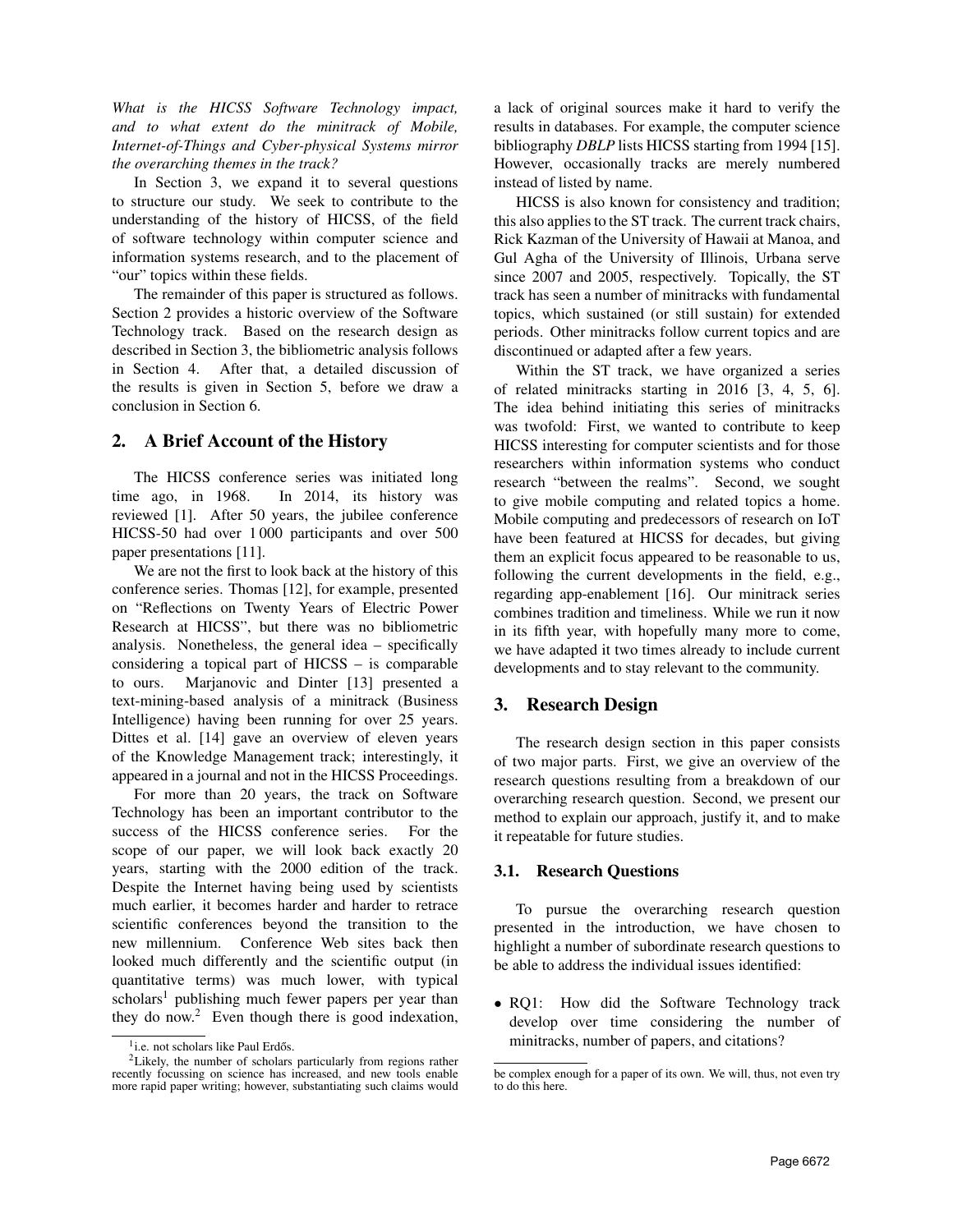- RQ2: Does the average number of citations per paper over the years follow the usual pattern of older papers having been able to collect more citations over time?
- RQ4: Are papers from authors who have published in the same minitrack over more than one year cited more often?
- RQ5: Are the average numbers of citations dealing with mobile, IoT or CPS higher than the average numbers of citations of all papers?
- RQ6: Is the impact of HICSS in terms of citations per paper comparable to dedicated software engineering or related conferences?
- RQ7: How did the impact of papers dealing with mobile, IoT or CPS perform over time?
- RQ8: What is the impact of *our* minitrack in the scope of HICSS ST?
- RQ9: Can an outlook be given based on the bibliometrics of the ST track?

## 3.2. Method

In the following, we explain our method in terms of procedures to answer the nine research questions. HICSS has maintained a relatively systematic archive of conference programs. The programs from all the HICSS conferences from 2000 to the most recent one in 2019 was extracted from the DBLP Web site, cleaned up and put into a systematic format. Minitracks with title, their papers, author numbers per paper, sum of citations, number of papers on the minitrack, average citation number and length of title in words were extracted semi-manually for each year since 2000 and onward. The numbers of citations per paper were collected through manual Google Scholar look-ups for each individual paper. The whole process is designed along the lines of previous work [17].

A script was created to perform simple bibliometric analyses. Regular expressions helped to accelerate manual tasks. Microsoft Excel was used as the primary tool for analysis together with its Visual Basic script editor. Number of minitracks per year, citations per year, papers per year, average number of citations per minitrack per year, number of authors per paper per year, average title length per paper and average number of citations per paper per year were all collected through writing Visual Basic code in the Excel Macro editor and applying it to the data sheets.

Unfortunately, no download information is publicly available for HICSS papers.<sup>3</sup> Counts of unique downloads can be used as a rough measure of interest in a paper, as a paper that has been downloaded more often is likely to have been read by more people than a paper with a low download count. This information could have been even more useful to analyse which HICSS papers have sparked the most interest.

Citation analyses were conducted using Google Scholar. The citation counts for each HICSS publication had to be retrieved manually as Google Scholar does not allow for automatic retrieval of information using Web robots. The manual process revealed that the quality of the paper meta-information of the indexed HICSS papers are somewhat irregular with mistakes, for example with family names treated as surnames, variations in the use of the conference name, etc. However, the manual process offered the chance to clean up such irregularities directly.

Moreover, we could also scrutinize sources of errors. In some cases, papers had been republished with a very similar (or even the same) title. While this is a questionable practice, it would have lead to wrong citation counts if no corrections had been applied. We also recognize that data for the contributions from 2017, 2018 and 2019 are not included due to their very recent publication date making the impact of them citation wise very low so far, thus we would not be able to give a good impression of these papers.

## 4. Bibliometric Analysis

The results of the bibliometric analysis are presented in the following subsections.

## 4.1. Minitracks and Papers

Looking back at the years starting from 2000, the number of minitracks was on average 10 tracks per year. As illustrated in Figure 1, the years with the most minitracks include 2003 and 2005, with 15 and 14 minitracks, respectively. Then, for the next decade there was not much variation in this respect until 2019, when the number increased again to 15. The mean value is shown as a dotted line.

During the same period, the numbers of papers per year has varied between a low of 34 in 2008 and the peak at 102 in 2003. The details are given in Figure 2.

We consider a stable number of papers each year as a quality sign of continuous broad support of the track and gathering of the community. During the last decade, the paper numbers have been very stable. With the general HICSS policy of keeping the acceptance rate well below 50 percent, this contributes to keep the quality at a high

<sup>&</sup>lt;sup>3</sup>For the last few conferences, which are included in the AIS eLibrary [18] such figures are available. However, we have no information how reliable these are. Possibly, these download numbers

can be analyzed in a few years.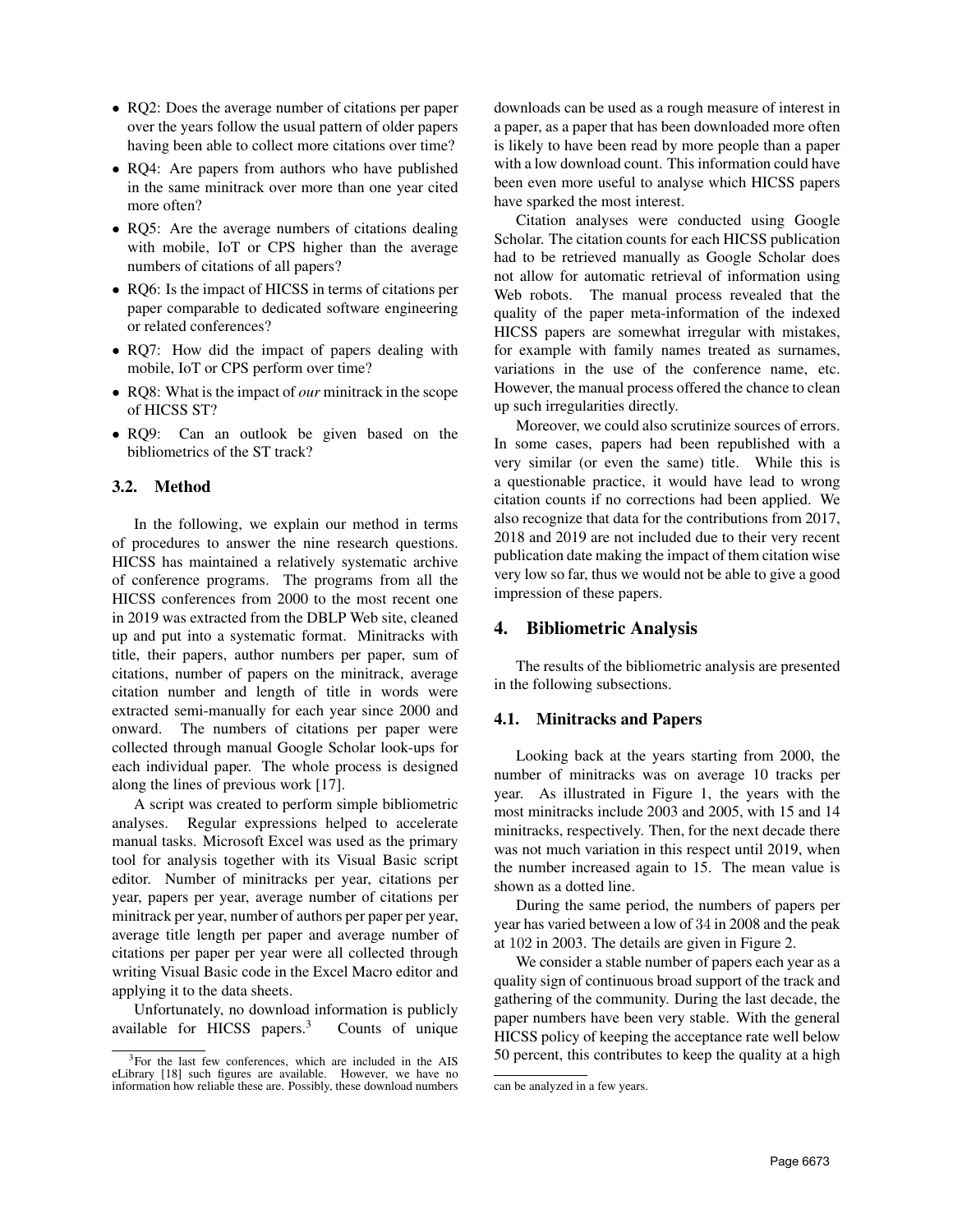

Figure 1. Number of Minitracks per Year



Figure 2. Papers per Year

level.

#### 4.2. Publication Title Length

An interesting observation is the low variation in paper length during the years since 2000, averaging at 10, as shown in Figure 3, and with a standard deviation of 2. This indicates that authors favour a medium to short length of titles. Interestingly, short paper titles appear to have an advantage over long ones [19]. From observing the titles in the data material, it is best characterized as *descriptive* and *informative*. Furthermore, this observation highlights that there is neither an increasing nor a decreasing trend towards more or less verbose paper titles.

Figure 4 shows the median for the same data set. It almost resembles the averages, indicating no noticeable effect of outliers.

#### 4.3. Number of Authors per Paper

The number of authors per paper is on average 2.62 over all the years taken into account here. Two dips, in 2003 and 2005, are the only deviations from this average. However, the trendline indicates that there is an increasing tendency, and the average for the last 10 years is 2.96. Figure 5 gives the full details. Figure 6 is based on the same data but shows the median.



Figure 3. Average Title Length per Paper per Year



Figure 4. Median Title Length per Paper per Year



Figure 5. Average Number of Authors per Paper per Year



Figure 6. Median Number of Authors per Paper per Year

#### 4.4. Number of Citations

The number of citations indicates significance and interest and, hence, impact. As such, the number of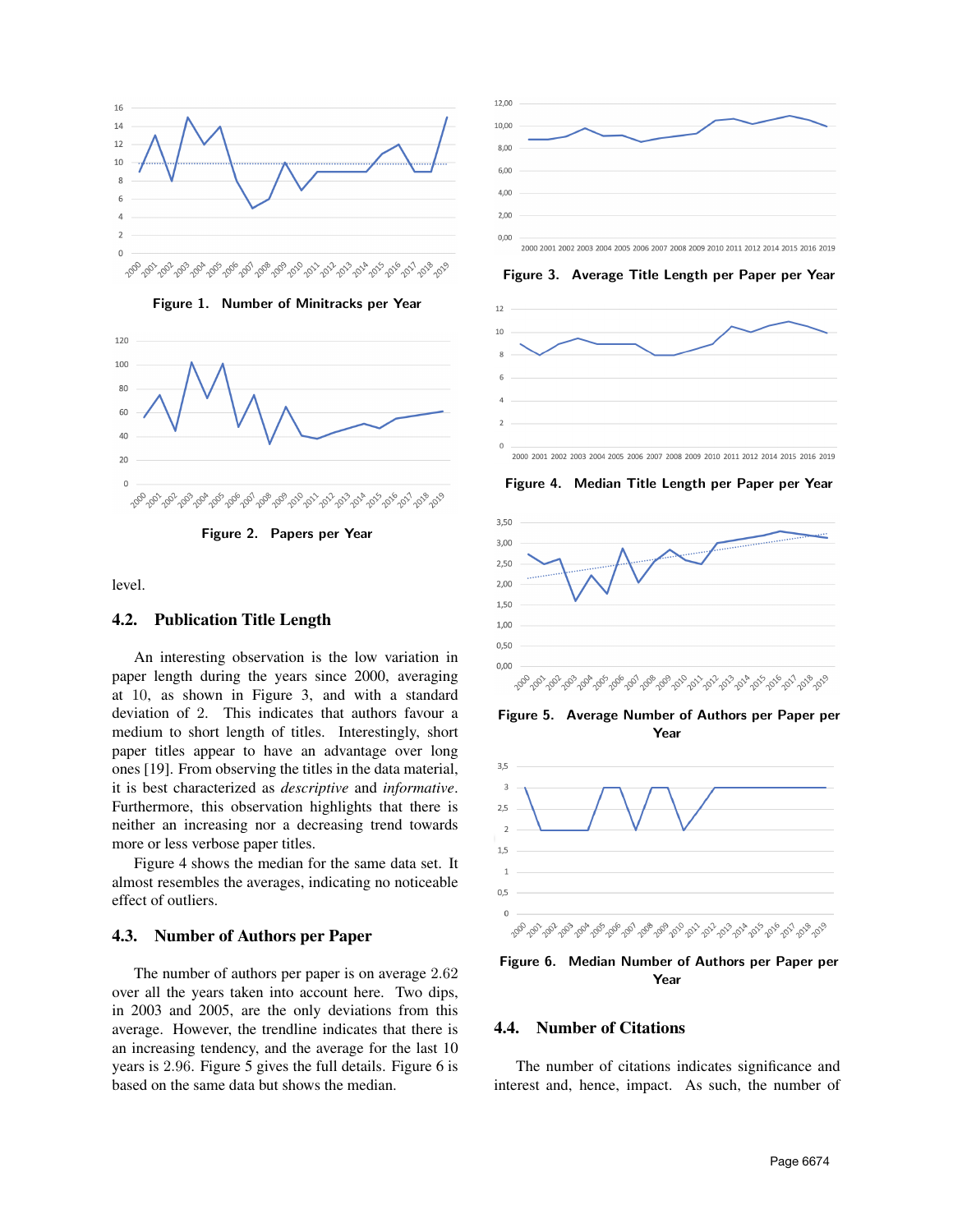citations is considered an important indicator of success. Isolating the numbers, and only looking at the ST track, some interesting observations become visible in Figure 7.



Figure 7. Citations in Total per Year

What can be observed is the expected trend of older papers having generated higher citation numbers, on average, as compared to more recent publications. This is an obvious and expected observation, as it takes time to acquire citations, and older work has a longer exposure time.

The citation data of the year 2000 has been cleaned from one outlier in the dataset. It has achieved a stunning 17, 000 citations (which is discussed below). The average number of citations per year is over this period 2, 669, and for the last 10 years it is 1, 606. As mentioned already above, all citation numbers are manually acquired from Google Scholar, and we disregard the ongoing academic discussion of reliability vs. manipulability of citation scores [20].

When looking at the number of citations per year based on the median (Figure 8), we can observe that a paper typically has around 10 citations, with papers from more recent years having slightly fewer citations, as expected due to the shorter time period since publication. From the earlier years, 2004 represents a year with high number of citations on many papers, bringing the median to 25.



Figure 8. Median of Citations per Paper per Year

Another perspective is to have a look at the average number of citations per minitrack. Figure 9 gives the details, with an average for the time period of 24.

Figure 10 shows the median for the sum of citations per minitrack per year and provides a slightly different perspective one the same data as the previous figure. The trend is fairly consistent with the exception of a high number of citations on the smaller number of minitracks in 2011.



Figure 9. Average Citations per Minitrack per Year





There are large variations between different minitracks, and there are large variations of numbers of papers per minitrack. In order to interpret the data differently, we show in Figure 11 the average numbers of citations per paper per year, independently of the minitrack they have been presented in.

The average number of citations per paper per year is 25 over the time period from 2001 to 2017. While 2011 was a year with a low average citation number of 10, there was an increase in 2012 (to 28). Hence, there was a slight fluctuation.

#### 4.5. Conference Comparison

The data for our conference comparison in Table 1 were pulled from the international SCImago Journal and Country Rank [21], based on developed criteria and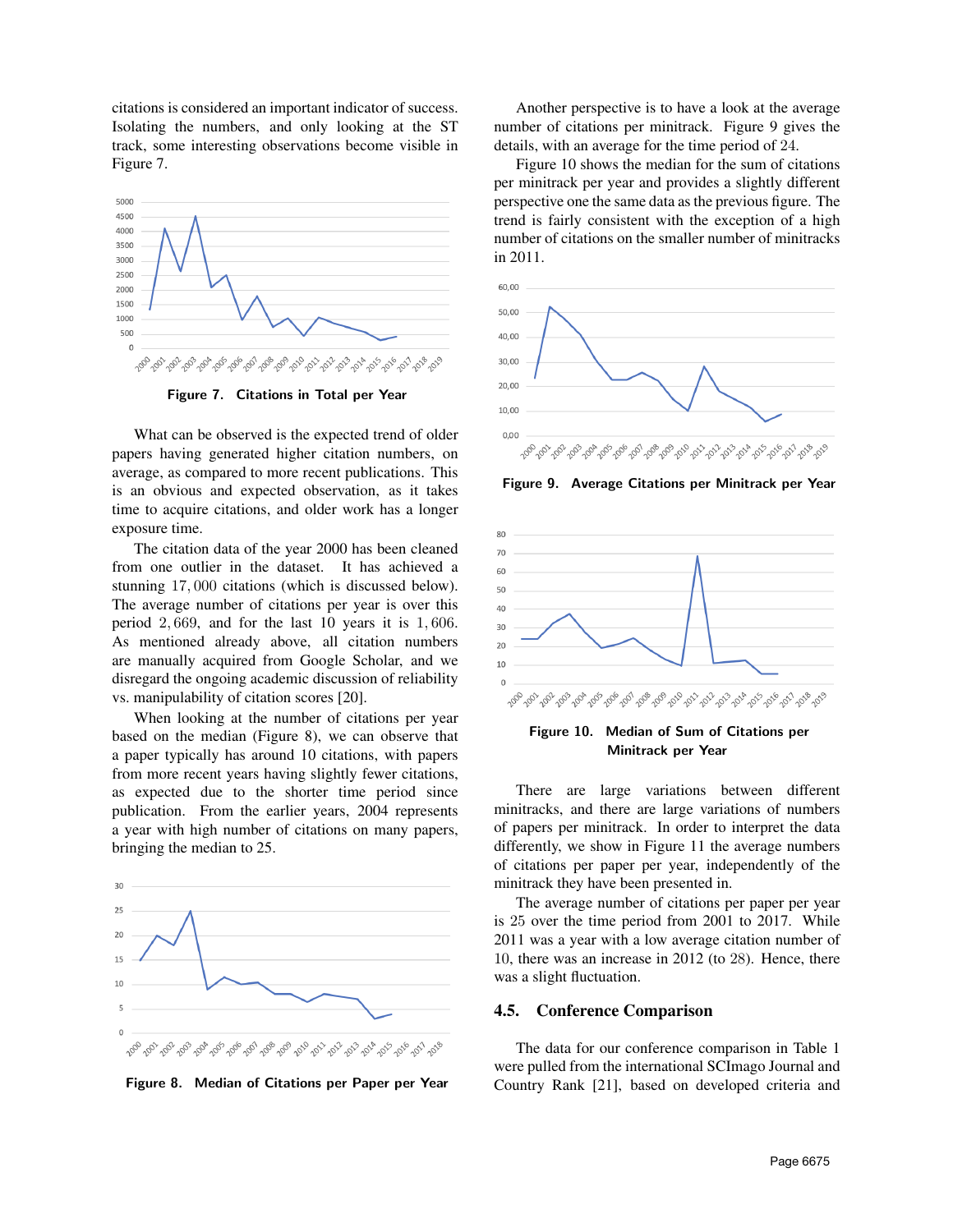

Figure 11. Average Number of Citations per Paper per Year

indexing in Scopus. The number of citations received by the papers is divided by the total number of papers published. The numbers for measuring citations per paper were the reported numbers for the last three years originating from 2018, i.e., covering the period of 2016–2018. Different time periods and lengths will possibly influence this number, but it highlights recent relevant scores. By comparing to premier dedicated conferences, we can see the relative position and impact.

Table 1. Conference Comparison

| Conference                                                                                           | <b>Citations</b><br>per paper | h-index |
|------------------------------------------------------------------------------------------------------|-------------------------------|---------|
| International Conference on Software<br>Engineering (ICSE)                                           | 4.00                          | 125     |
| Conference on Human Factors in<br>Computing Systems (CHI)                                            | 3.74                          | 165     |
| International Joint Conference on<br>Artificial Intelligence (IJCAI)                                 | 2.54                          | 109     |
| Hawaii International Conference on<br><b>System Sciences (HICSS)</b>                                 | 1.27                          | 72      |
| Electronic Components and Technology<br>Conference (ECTC)                                            | 1.21                          | 65      |
| Proceedings of the Annual International<br>Conference on Mobile Computing and<br>Networking, MOBICOM | 1.03                          | 49      |

We use the h-index to measure impact for minitrack and paper. The h-index is an index to quantify an individuals scientific research output based on the set of the researcher's most cited papers and the number of citations that they have received in other people's publications [22]. The h-index numbers for the conferences listed in the table are as reported from the ranking page of SC Imago [21].

#### 4.6. Top-cited Papers

Apart from average numbers, it is interesting to have a look at the top-cited papers from the HICSS Software Technology track. Table 2 provides the *top ten* list. Particularly the more than 17, 000 citations of the top paper are impressive. The second most-cited paper has some 1, 700 citations, but this figure is already an order of magnitude smaller. The citation numbers of the other papers on this top ten list are on average 300–500, i.e., still in the hundreds. All these top-cited papers are from the years 2000 to 2003, with only two exceptions. Again, this is not unexpected as it takes time to gain attention and impact. Nonetheless, this might have been a particularly successful time for the track, as it does not seem likely for papers from the successor years to catch up if they are not already close with their citation count.

It is even more interesting to have a look at the topics addressed by these papers. Nearly all of them relate to *mobility*! The top-cited paper appeared in a minitrack called *Mobile Computing and Wireless Networks*, i.e., a minitrack that about 20 years ago must have dealt with similar topics as our minitrack today.

#### 4.7. Mobile Technology Minitrack

The Mobile Technology minitrack combines tradition and timeliness. While in 2020 it is run in its fifth year, we have adapted it two times already to include current developments and stay relevant to the community. Our adaptation of the minitrack to first include Internet-of-Things (IoT) and then, this year, to include Cyper-physical Systems (CPS) is in a way mirroring the diversity and changing world of software engineering solutions. While at first mobility was seen as a separate topic and rarely included as a natural part of a software development project, it has now become main stream and the users of any application expect to be able to use it across their heterogeneous composition of devices and platforms (following concepts in user interface design such as *responsiveness* [23]).

Internet-of-Things then transpired to become a research stream and as technology spreads to household, manufacturing, health service, transportation to mention a few, it becomes increasingly main stream. The link to Cyber-physical Systems is short as it bridges the gap from components and devices being enriched with sensor functionality and systems being controlled by software.

Table 3 lists all papers presented as part of our minitrack so far. Quite obviously, most of them have the term *mobile* (or a related term such as *app* already) in the title.

### 5. Discussion of the Results

In the following, we discuss the results from our analysis. First, we summarise our main findings and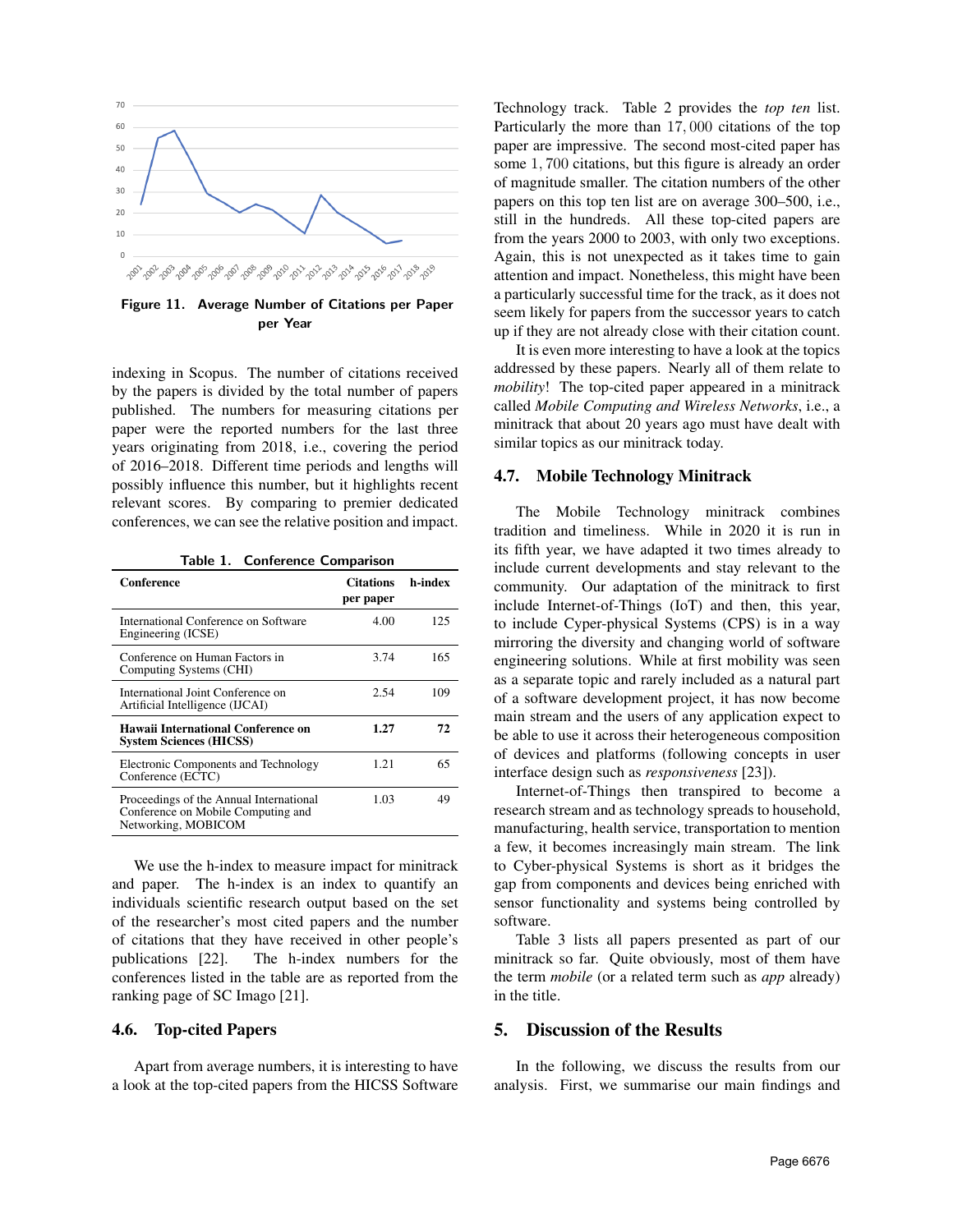| <b>Minitrack</b>                                                                | Paper                                                                                   | <b>Authors</b> | Year | <b>Citations</b> |
|---------------------------------------------------------------------------------|-----------------------------------------------------------------------------------------|----------------|------|------------------|
| Mobile Computing and Wireless Networks                                          | Energy-Efficient Communication Protocol for<br>Wireless Microsensor Networks.           | 3              |      | 17,262           |
| Mobile Ad-hoc Networking                                                        | GPS-Free Positioning in Mobile ad-hoc Networks                                          | 3              | 2001 | 1,701            |
| Mobile Computing and Wireless Network (STMCW)                                   | Multipoint Relaying for Flooding Broadcast<br>Messages in Mobile Wireless Networks      | 3              | 2002 | 887              |
| Energy Management in Mobile and Pervasive<br>Computing Systems                  | <b>Exploiting Sink Mobility for Maximizing Sensor</b><br>Networks Lifetime              | 4              | 2005 | 555              |
| Quality of Service in Mobile and Wireless Network<br>(STQSM)                    | On Reducing Broadcast Redundancy in Ad Hoc<br><b>Wireless Networks</b>                  | 2              | 2003 | 519              |
| Mobile Distributed Information Systems (STMDI)                                  | Context-Awareness on Mobile Devices – the<br>Hydrogen Approach                          | 6              | 2003 | 507              |
| Mobile Computing and Wireless Network (STMCW)                                   | New Distributed Algorithm for Connected<br>Dominating Set in Wireless Ad Hoc Networks   | 3              | 2002 | 379              |
| Adaptive and Evolvable Software Systems:<br>Techniques, Tools, and Applications | Distributed Scrum: Agile Project Management with<br><b>Outsourced Development Teams</b> | 4              | 2007 | 351              |
| Mobile Commerce: A New Frontier for E-business                                  | Wireless Commerce: Marketing Issues and<br>Possibilities                                | 3              | 2001 | 308              |
| Mobile Computing and Wireless Network (STMCW)                                   | Sparse Power Efficient Topology for Wireless<br><b>Networks</b>                         | 4              | 2002 | 206              |

Table 2. The Most Cited Papers from the HICSS Software Technology Track

attempt to answer our research questions. Then, we lead over to open questions and research directions, including some curiosities that our work revealed. Eventually, we discuss limitations.

#### 5.1. Main Findings

Revisiting the research questions we discuss them in the light of our findings. The first question we asked was: *RQ1: How did the Software Technology track develop over time considering the number of minitracks, number of papers, and citations?* The data in the related figures above provide related answers, but there is no particularly surprising insight.

The second questions was: *RQ2: Does the average number of citations per paper over the years follow the usual pattern of older papers having been able to collect more citations over time?* In spite of the small fluctuations in Figure 11, we tend to answer our second research question affirmatively, i.e., the average number of citations per paper over the years follows the usual pattern of older papers having been able to collect more citations over time.

Our third research question was on the topics of those papers in this track with the highest numbers of citations, specifically: *RQ3: What are the papers with the highest number of citations and which topics do they cover?* The answer is surprisingly plain. The more or less ubiquitous topic of these papers is *mobility* (please refer to Table 2). Despite our idea for this paper, and our minitrack as the ultimate reason for writing it, this

finding, or rather this unrivalled focus on mobility, is (positively) unexpected.

Question four was: *RQ4: Are papers from authors cited more often who have published in the same minitrack over more than one year?* Unfortunately, analysing the data in this respect turned out to be more difficult than expected. Hence, we do not yet have an answer to RQ4, but still consider it an interesting open question for future work.

Our fifth question was focussed on the topics of our own minitrack: *RQ5: Are the average numbers of citations dealing with mobile, IoT or CPS higher than the average numbers of citations of all papers?* In fact, papers dealing with mobility had on average much higher numbers of citations. For the other topics listed in RQ5, we could not yet find a clear answer. This likely is owed to their recency.

Being a long running and successful conference on its own is one thing, but it is a completely different matter how it is perceived by the academic field and which impact it has. To better understand this we asked in the sixth question: *RQ6: Is the impact of HICSS in terms of citations per paper comparable to dedicated software engineering or related conferences?* For finding out whether the impact of the HICSS Software Technology track conference series in terms of citations per paper and h-index is comparable to dedicated software engineering conferences like ICSE and other premier conferences like CHI and IJCAI, let us have a look into Table 1 again. While the absolute premier conference series in their respective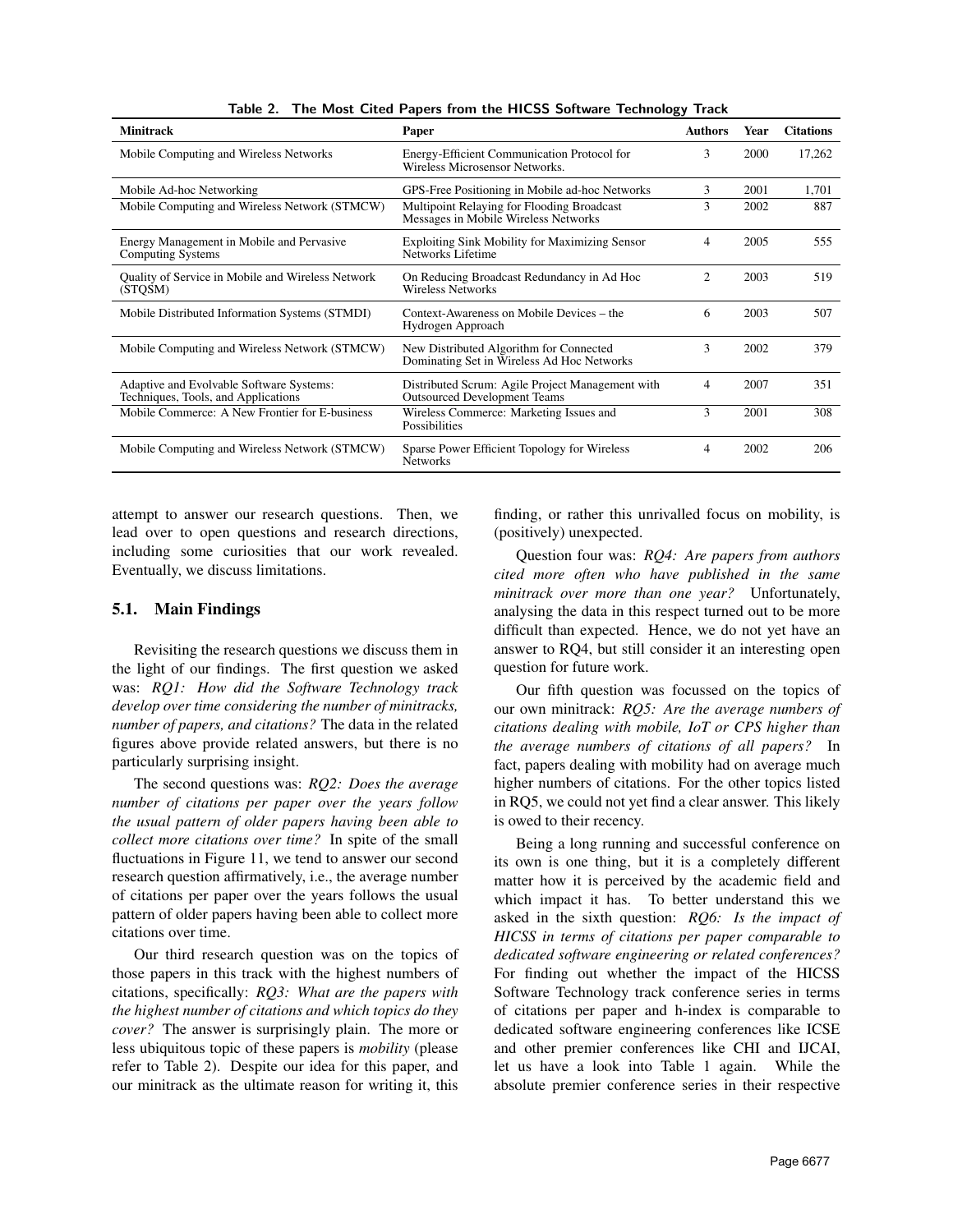| Year | <b>Title</b>                                                                                                                                 | <b>Authors</b> | Cit.           |
|------|----------------------------------------------------------------------------------------------------------------------------------------------|----------------|----------------|
| 2016 | An Investigation of Usability of Push Notifications on Mobile Devices for Novice and Expert Users                                            | 2              | 15             |
| 2016 | Developing Apps for Visually Impaired People: Lessons Learned from Practice                                                                  | $\overline{4}$ | 10             |
| 2016 | MAsCOT: Self-Adaptive Opportunistic Offloading for Cloud-Enabled Smart Mobile Applications with Probabilistic<br>Graphical Models at Runtime | 4              | 15             |
| 2016 | Meeting Quality Standards for Mobile Application Development in Businesses: A Framework for Cross-Platform<br>Testing                        | $\overline{c}$ | 14             |
| 2016 | Mobile Application Developers' Platform Choice Model                                                                                         | 4              | 6              |
| 2016 | Towards a Reference Architecture for Model-Driven Business Apps                                                                              | 3              | 8              |
| 2017 | Towards a Mobile Learning Environment using Reference Architectures                                                                          | 4              | 4              |
| 2017 | Enriching Augmented Reality with Text Data Mining: An Automated Content Management System to Develop<br><b>Hybrid Media Applications</b>     | 3              | 2              |
| 2017 | Exploitation and Detection of a Malicious Mobile Application                                                                                 | 3              | $\overline{4}$ |
| 2017 | Comprehensive Analysis of Innovative Cross-Platform App Development Frameworks                                                               | 3              | 21             |
| 2018 | Metamorphic Testing of Navigation Software: A Pilot Study with Google Maps                                                                   | 3              | 10             |
| 2018 | A Language-based Approach for Interoperability of IoT Platforms                                                                              | $\overline{4}$ | 6              |
| 2018 | Energy-Aware Scheduling of Conditional Task Graphs on NoC-Based MPSoCs                                                                       | 3              | 3              |
| 2018 | Bridging the Gap: Investigating Device-Feature Exposure in Cross-Platform Development                                                        | $\overline{2}$ | 7              |
| 2018 | Evaluating a Graphical Model-Driven Approach to Codeless Business App Development                                                            | $\mathbf{1}$   | 6              |
| 2018 | Progressive Web Apps: the Definite Approach to Cross-Platform Development?                                                                   | 3              | 18             |
| 2019 | The Influence of Design Updates on Users: the Case of Snapchat                                                                               | 3              | 11             |
| 2019 | Examining User-Developer Feedback Loops in the iOS App Store                                                                                 | 3              | 9              |
| 2019 | Offloading for Mobile Device Performance Improvement                                                                                         | 3              | 6              |
| 2019 | A Model-Driven Cross-Platform App Development Process for Heterogeneous Device Classes                                                       | $\overline{c}$ | 10             |
| 2019 | Automated Testing of Motion-based Events in Mobile Applications                                                                              | 2              | 8              |
| 2019 | Software Development for Mobile Computing the Internet of Things and Wearable Devices: Inspecting the Past to<br>Understand the Future       | 3              | 5              |
| 2019 | Successful Mobile Application Development: Towards a Taxonomy of Domain-Specific Process Models and<br>Methodologies                         | 3              | 13             |

Table 3. All Papers Presented as Part of the Mobile Technology Minitrack

fields ICSE, CHI and IJCAI appear to have more impact than HICSS, the important ECTC appears to have less impact. It does not seem to be possible to draw a clear picture, and specialised conference *may* have a higher impact. Moreover, some fluctuations can be observed with the number of minitracks over the years. The fluctuating in citation count in the first ten or so years covered is much higher, it becomes more stable with an upward trend in recent years. Thus, the comparison of conferences in individual years might look much different than it does overall. Possibly, it would also be needed to distinguish between those conferences that typically serve as starting ramps for journal extensions (HICSS for example has many post-conference fast-track opportunities) and those that publish finalized research with typically little direct follow-up work.

While it is interesting and provides insight to look back in time as to how and what effects where achieved, it is also important to keep an eye on the road ahead. Therefore, we asked in question seven: *RQ7: How did the impact of papers dealing with mobile, IoT or CPS perform over time?* Our data is too limited and the public HICSS bibliometric history is quite poor. This makes it yet impossible to answer this question. However as the continuation of IT solutions converge and the majority of software engineering projects start to have mobile, wearable and IoT as an integral part of any solution, this will increasingly become important to keep an eye on.

The same applies to research question number eight: *RQ8: What is the impact of* our *minitrack in the scope of HICSS ST?*. There are interesting indications of the impact in relation to the increased focus on mobility and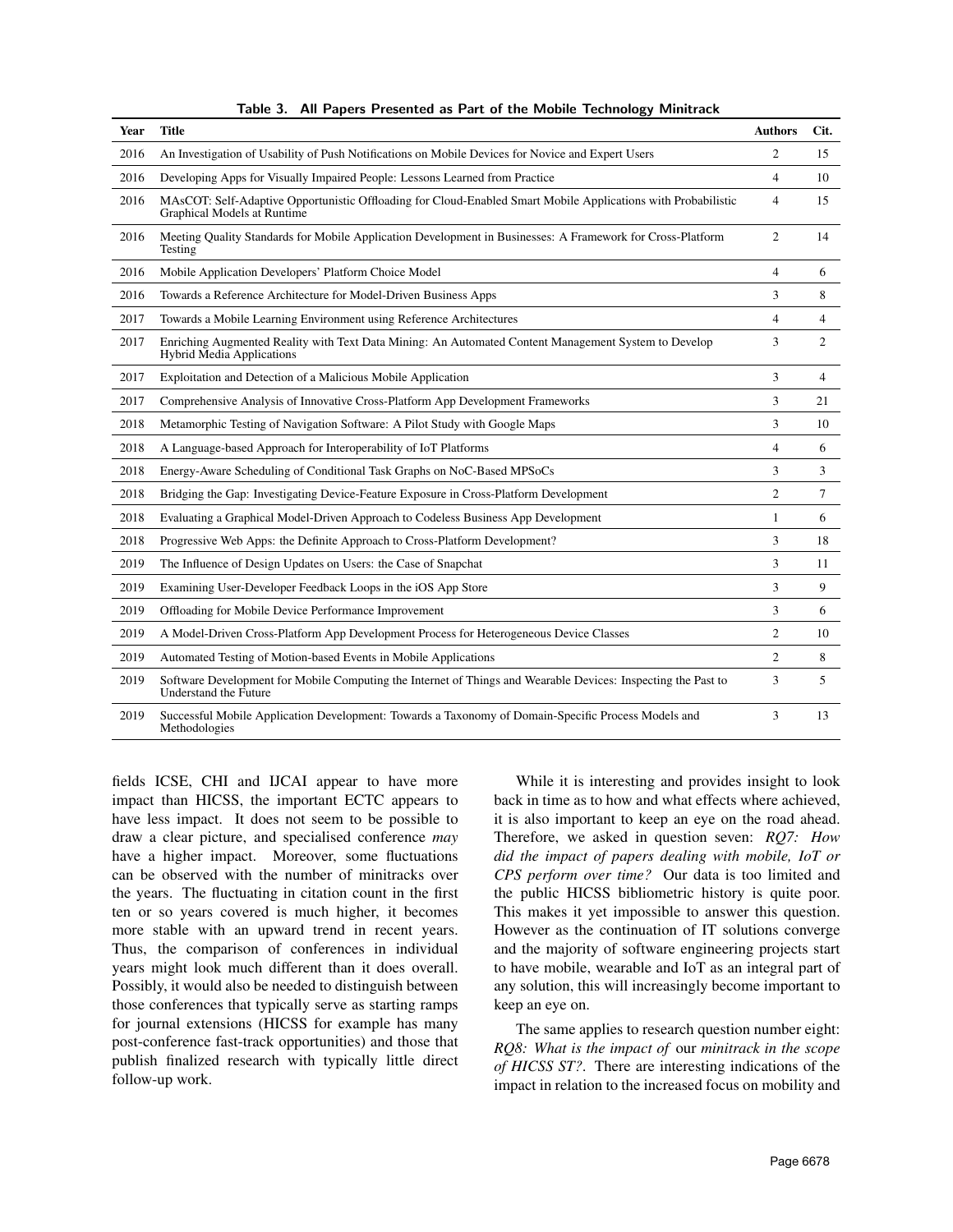Internet-of-Things in research and software projects, but our data is too limited at the moment to enable providing a concrete answer.

Finally, we asked: *RQ9: Can an outlook be given based on the bibliometrics of the ST track?* Against our expectation, this question is very hard to answer. There is heterogeneity in the findings, and the true impact of a publication year only becomes visible many years later. The figures indicate that there is no reason to believe in a grim future of the ST track; at the same time, a continuously high impact will require sustainability. Although impossible to prove quantitatively, it is safe to say that the track is bound to the efforts and dedication by its minitrack co-chairs in keeping the track timely according to new trends.

## 5.2. Open Questions and Research Directions

Through this research, several research questions where asked. Some could not yet be exhaustively answered, due to lack of available data. While we still were able to present interesting insights, there is much room for future work.

A much more detailed analysis of the tendency in citation count and deviation would be interesting. This could answer whether there is a downward tendency with numbers of citations. And, if there was one, it would be interesting to see if this is a general trend. Moreover, future analysis could try to shed light on where citations come from. Are HICSS papers mainly cited by other HICSS papers, by conference papers, from journal papers? And is it rather the same community citing them, or do they attract many citations across disciplines? And are the average numbers of citations dealing with mobile, IoT or CPS higher than the average numbers of citations of all papers? This could also give valuable knowledge for how to plan and conduct future organizations of the minitrack. Admittedly, such questions are very hard to answer, but also very insightful *if* answered.

The conference comparison is not exhaustive. Ideally, future work could guide software engineers, especially those whose work is interdisciplinary, regarding their publication activities. Additionally, it could also help HICSS to become more attractive to more technically oriented researchers.

Finally, while we could ascertain a high interest of the topics covered by *our* minitrack, we could not answer why this is the case. Especially, we could not indicate how such interest can be sustained and used to facilitate the impact of the minitrack.

### 5.3. Limitations

Despite being carried out rigorously and following common practices in bibliometric studies, our work has some underlying limitations that ought to be mentioned. First, we conducted much manual work and relied on little automation. While this is a quality filter at the same time, it also meant that mere typos could lead to errors, despite high effort to double check numbers.

Second, we rely on data from a number of sources. Assessing the reliability of all data is impossible, and even data that is relatively reliable might have been target to manipulation. For example, citation counts reported by Google might be correct as such, yet artificially high due to an unusually high number of self-citations from publications with comparatively low impact. Moreover, there are indications that citation statistics are prone to certain kinds of error when compiled automatically [24].

Third, much of the interpretation of the data is to some degree speculative. In many cases, we could argue that we observed a certain phenomenon and we could give an educated guess as to why it could be observed. However, it is an inherent limitation of our quantitative research method that we cannot certainly say what was the underlying reason or mechanism behind a phenomenon.

## 6. Conclusion

In this paper, we present a bibliometric analysis of the Software Technology (ST) track of the Hawaii International Conference on System Sciences (HICSS). Motivated by running our own minitrack as part of this track, we took a look at the last 20 years of the history of the ST track. Our aim was to describe its impact while allowing for a peek into its future. We found that the ST track has had significant impact in the software engineering community. It has proven to be sustainable. Mobility, as also the main topic of our minitrack, has been found to have particularly high impact.

Our paper makes several contributions. First, we provide a bibliometric analysis of 20 years of the HICSS ST track. It should help to better understand trends as well as the role and importance of the ST track for the conference as a whole. Second, we derive open questions and research findings based on the analysis. Third, we specifically provide the link to our work in the minitrack focusing on mobility and related aspects.

# References

[1] "Forty seven years of HICSS – a brief history of the hawaii international conference on system sciences," in